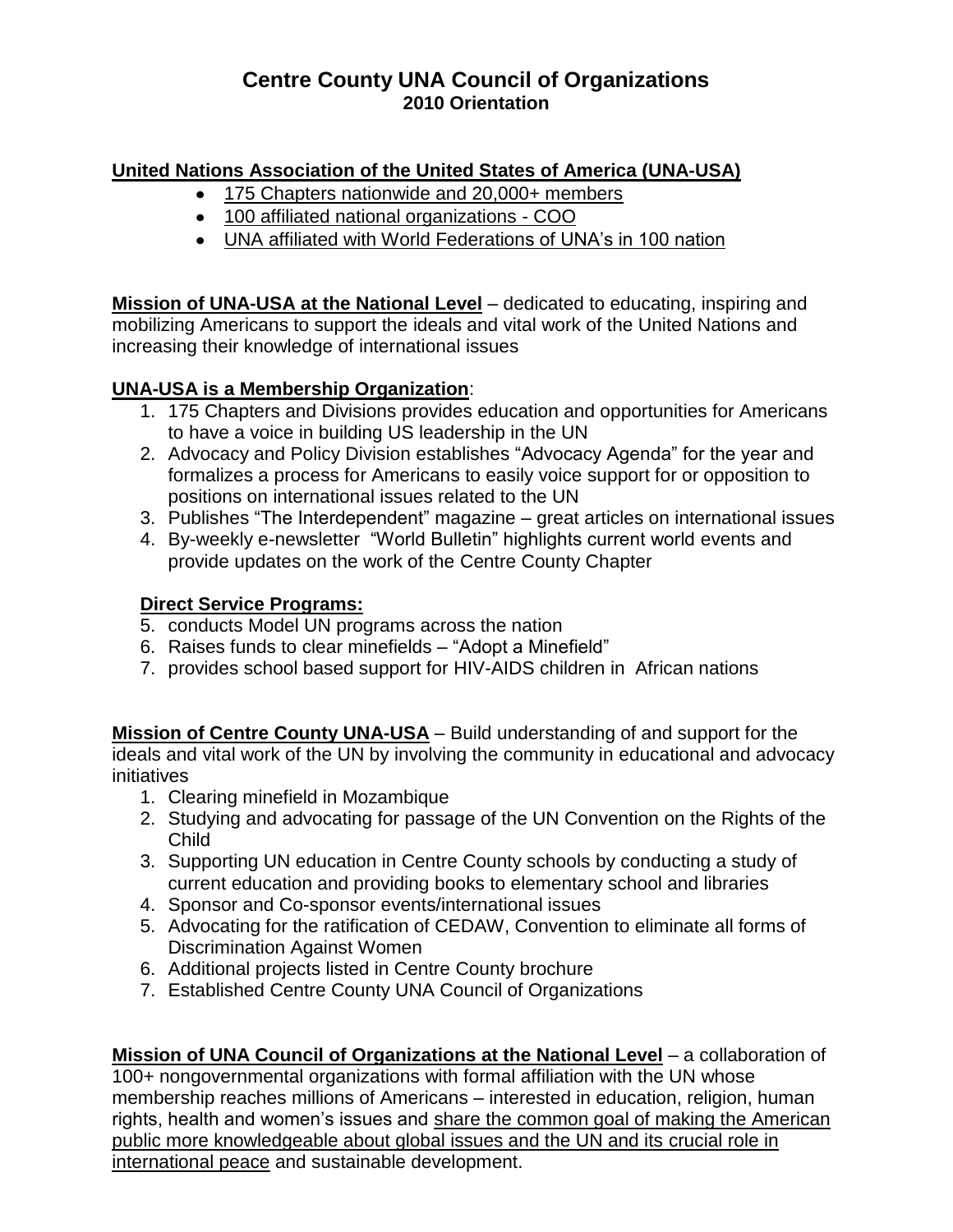## **The Council mission is to**:

- **Educates** about the United Nations and its agencies and programs
- **Build community** by encouraging organizations to network among themselves, thereby strengthening their individual and collective efforts to promote public education on matters related to the United Nations
- **Mobilize** to promote effective US policies on the UN and US fulfillment of its international commitments
- **Engage** member participation in activities related to the UN and promote recognition of Council members in the work of the United Nations
- **Small staff in Washington and Executive Committee**
- **Every member of the COO has a formal affiliation with the United Nations**

### **Mission of Centre County UNA Council of Organizations (COO)** – **Educate, Build Community, Mobilize and Engage**.

## **In 4 to 5 meeting each year between May and October**:

- 1. exchange ideas and learn about the mission and activities of COO members
- 2. collaborate with each other to address mutual goal of making the American public more knowledgeable on international issues and the UN
- 3. Develop an effective United Nations Day celebration
- 4. Develop and support a project that amplifies theme of UN Day Dinner and provides opportunity for attendees and the public to have a tangible impact; for example: Solar Box Cooker Project
- 5. Hold one program annually to heighten awareness of international issues and/or role of the United Nations – CCUNA will provide speaker, if requested

### **Responsibilities of Centre County COO Representatives**:

- 1. Help others learn about your organization and its international or UN focus
- 2. Inform your organization about other COO members and the work of the Centre County COO
- 3. Conduct a successful UN Day Celebration
	- a. Public Relations: Displays at Webster's, newsletters, CDT, Voices, write guest editorials, Commissioners Proclamation
	- b. Registration, table centerpieces, display flags
	- c. Develop a project that amplifies the theme and gives other the opportunity to have an impact - SBC
- 4. Encourage your members to support project
- 5. Invite members to UN Dinner
- 6. For your annual program with an international theme, seek a speaker from UNA-USA or COO if desired

### **History of COO in Centre County** – how it evolved:

- 1. In 2005, President Don Sherman applied for and was awarded a coalitionbuilding grant from national office of UNA-USA to establish a Centre County Council of Organizations. The following steps were taken:
	- a. Reviewed list of 100 COO members
	- b. Identified 22 with Centre County affiliates
	- c. Invited all to luncheon; 40 attended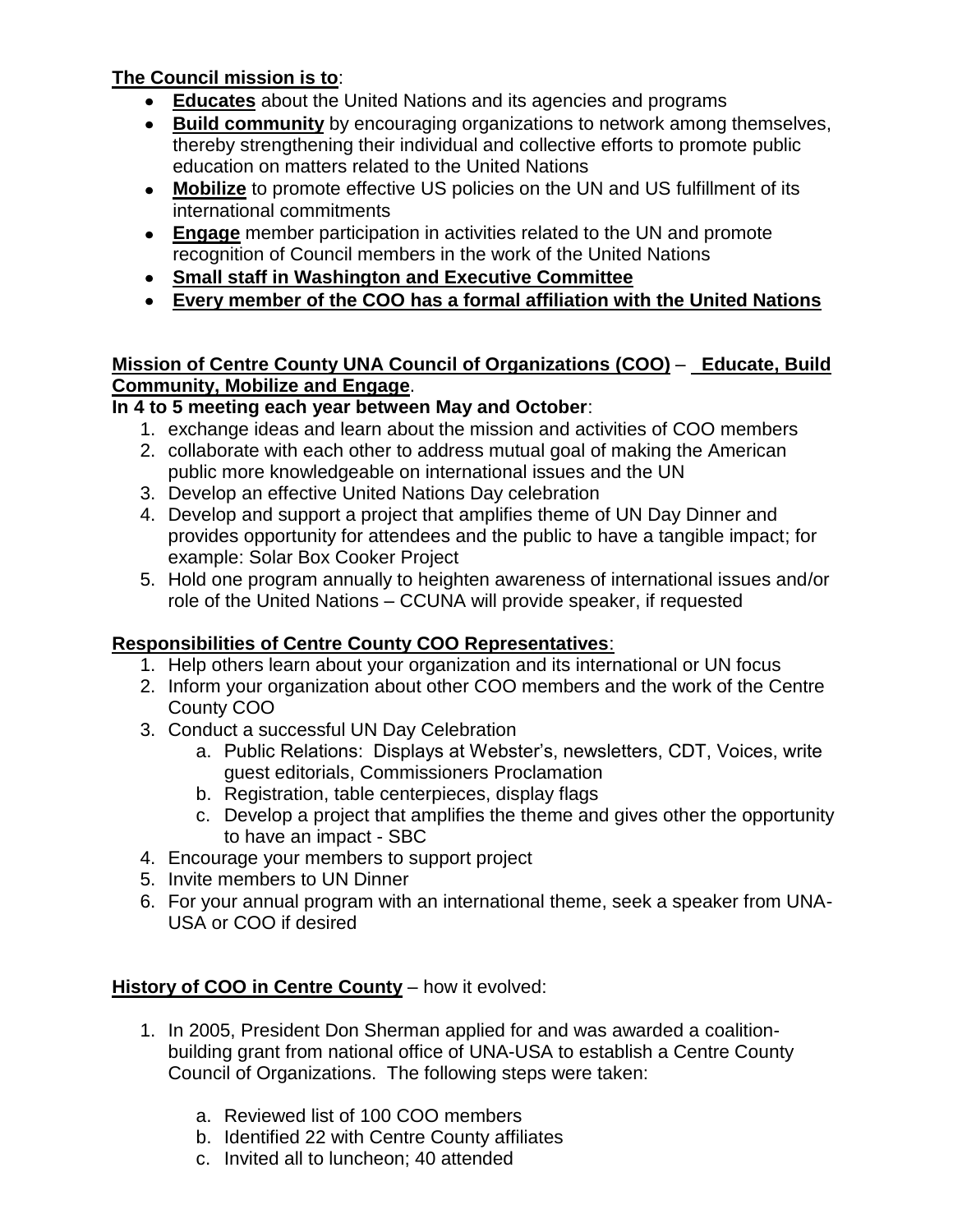- d. Each spoke about their UN or international efforts
- e. Great feeling that "like-minded" people were together in same room
- f. 15 committed to form COO
- 2. Early Structure Strong focus on working together for dinner plan, choose theme, speaker, menu, etc.
- 3. CC COO was so successful, the national COO office wrote article was written to encourage the development of others COO's across the nation
- 4. In the past 3 years, COO has evolved and spends less time focusing on the specifics of the dinner, menu, etc. and now gets involved in education on the dinner theme for the year and develops an educational project that amplifies the theme and gives the audience and the public an opportunity to have an impact. Ex: Solar Box Cooker Project

#### **THE CENTRE COUNTY COO HAS BEEN VERY SUCCESSFUL – HOW ABOUT OTHER AREA COO'S ESTABLISHED WITH 2005 COALITION BUILDING GRANTS?**

### **COO's elsewhere in the United States**

- 1. While other good things happened, Centre County Chapter UNA is the only COO to emerge from the 2005 coalition building grants
- 2. There is a Southern California COO Division, which was established in the mid 1990's
- 3. In 2009 the national office began the task of establishing area COO's 2009
- 4. An organizational manual was developed based upon the experience of Centre County PA and Southern California
- 5. Efforts are now underway to develop Area COO's in Columbus Ohio, Philadelphia, Minneapolis/St. Paul, Colorado, Oregon, Houston, Boston

### **Membership Structure**

- 1. Each member of the Centre County COO joins the Centre County Chapter this can be done by completing a form on the Centre County brochure or joining on line at www.unausa.org/centrecountychapter
- 2. First year is \$ 25 (same as an individual) and \$40 thereafter
- 3. If group member cannot pay dues, an individual joins to represent COO member

# **Each COO Representative's service is defined by the COO organizations member:**

- Some may be appointed to speak on behalf of their respective organizations build consensus for decisions
- Some may be appointed to serve carry info back and forth between COO and member

### **Points to Remember**

- We enjoy each other's company and have fun working together
- We have 4 to 5 meetings a year between May and October
- Meetings generally last 60 to 90 minutes
- Provide great opportunity for NGO's who share similar missions to work together, accomplish more, and be part of a larger community